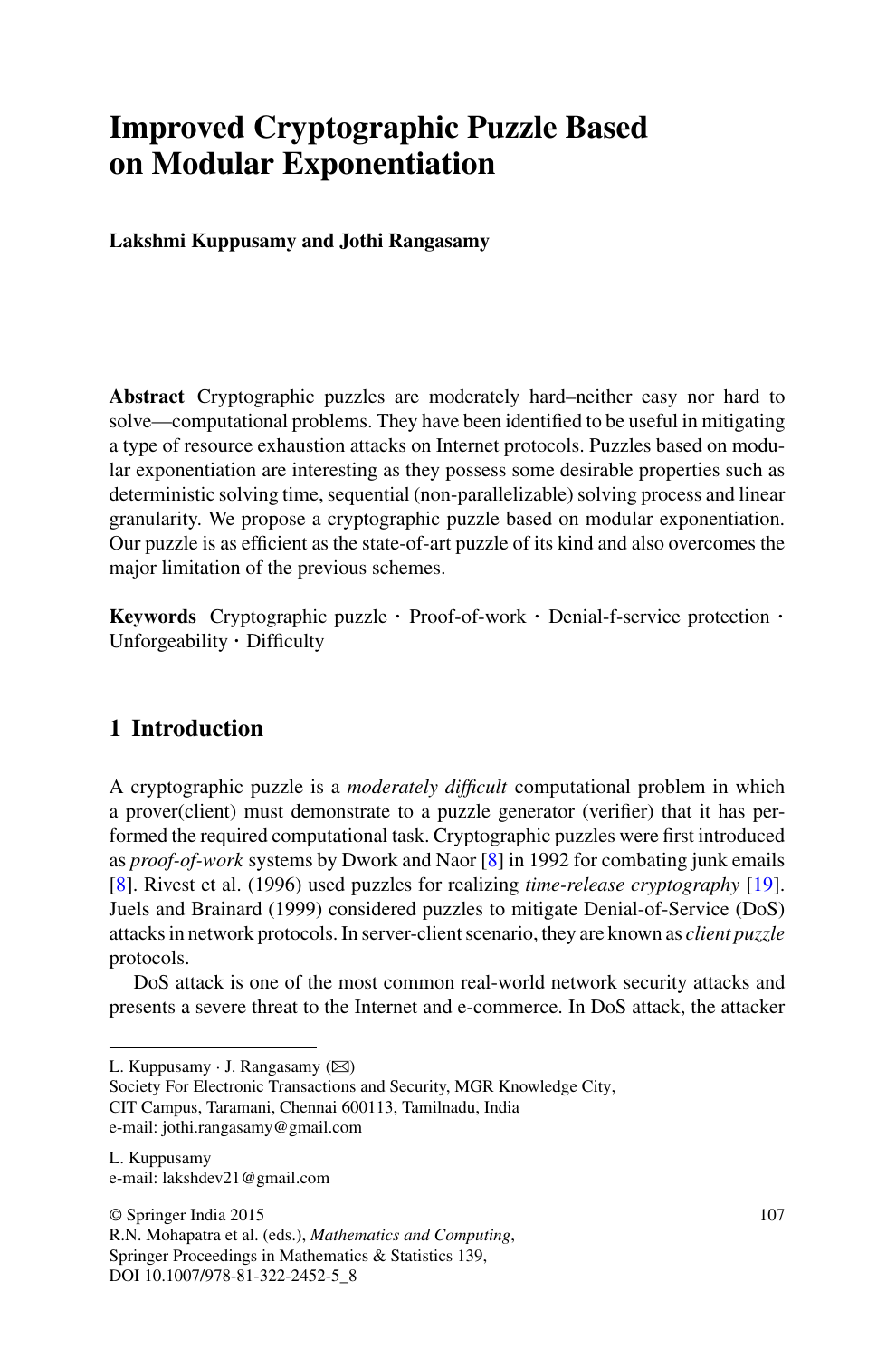targets to drain out the service provider's resources such as bandwidth, memory, and computational time so that the resources will become unavailable to process legitimate clients' requests. In recent years, major e-commerce sites including eBay, Yahoo!, Amazon, and Microsoft's name server [\[17](#page-13-2)] have faced huge financial loss due to DoS attacks. Very recently, a DoS attack on several thousands of *time keeping servers* distributed across the world to keep the time in sync by running the network time protocol (NTP) has been mounted. Two vulnerabilities in the NTP were exploited by the attackers to mount the DoS attack using IP spoofing technique. This attack has been described as the world's largest DoS attack to date by security researchers due to its amplification factor of 206x.

Cryptographic puzzles have been shown to be a promising and effective mechanism to deter the effect of malicious requests. When the server is under DoS attack, it generates a (client) puzzle instance and sends it as a reponse to the client's connection request. The server processes the client's request only if the client proves its legitimate intentions of getting the request by sending the correct puzzle solution. Generating and verifying a client puzzle must be computationally easy for the server. That is, it must add a little computational and memory overhead to the server. Otherwise, the client puzzle may introduce a resource exhaustion attack where an attacker triggers puzzle generation and verification process by sending a large number of pretended requests or a large number of fake puzzle solutions respectively.

On the other hand, finding a correct solution to the client puzzle must be moderately hard for the client. This property is called *puzzle difficulty* which is a property that every good puzzle must satisfy. That is, for a legitimate client, the computational burden for solving a client puzzle is not high, whereas for an attacker who makes multiple connection requests, finding solution for many client puzzles received through multiple requests must be a huge resource-consuming process.

#### *1.1 Modular Exponentiation-Based Puzzle*

Client puzzles are mostly either hash based [\[3,](#page-13-3) [9](#page-13-4), [11](#page-13-5)] or modular exponentiation [\[12,](#page-13-6) [19](#page-13-1)] based puzzles. Though it is essential that all the client puzzles must satify the puzzle difficulty property, exponentiation-based client puzzles are known to achieve additional properties such as non-parallelizability, deterministic solving time, and finer granularity. In a non-parallelizable client puzzle, the solution finding time remains constant even if the attacker/client uses multiple machines to solve a single client puzzle. Unlike in the hash-based puzzles where the running time to find a puzzle solution is probabilistic, the modular exponentiation-based puzzles have the property that the minimum amount of work required to solve a puzzle can be determined. Moreover, these puzzles support linear granularity; the puzzle generator (server) has the ability to increase the puzzle difficulty level linearly. This property is useful since the puzzle issuing server will have more options for the difficulty level and can choose one accordingly.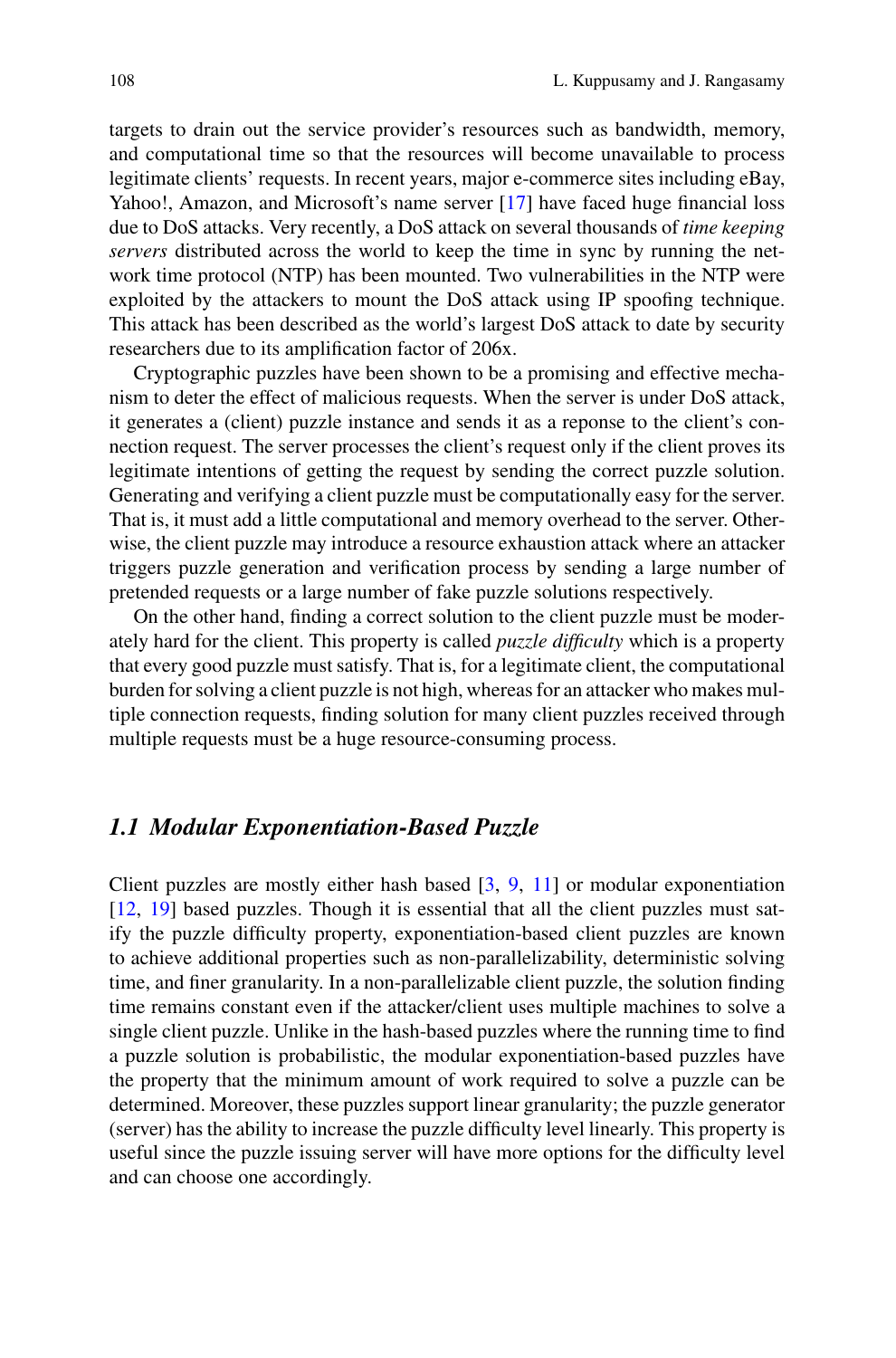Rivest et al. [\[19\]](#page-13-1) gave the first modular exponentiation-based puzzle which achieves non-parallelizability, deterministic solving time, and finer granularity. A problem with Rivest et al. puzzle construction is that the server has to perform modular exponentiation in order to verify the puzzle solution. Karame and Capkun  $[12]$  $[12]$ proposed two puzzle constructions. First, one works for the fixed-difficulty level and reduces the running time of the puzzle verification by a factor of  $\frac{|n|}{2k}$  for a given RSA modulus *n*, where *k* is the security parameter compared to Rivest et al.'s puzzle. In a puzzle with fixed difficulty, the busy server cannot adjust the difficulty levels of the puzzle based on its load. The second scheme of Karame and Capkun supports various difficulty levels but it doubles the verification cost of their first scheme. Though Karame and Capkun's puzzle is superior in efficiency compared to Rivestet al. puzzle, it still requires modular exponentiation for puzzle verification. To avoid mdoular exponentiation in the Karame-Capkun puzzle verification, an alternative construction, namely RSApuz was proposed in [\[18](#page-13-7)], wherein the verification requires only few modular multiplications. However, the approach in  $[18]$  $[18]$  works only for the fixed difficulty level. In real-world attacks such as denial-of-service attacks, the target server is kept very busy in performing varoius computational tasks. Thus puzzles can be an effective countermeasure to DoS attacks when they support variable difficulty levels and avoid modular exponentiation cost on their side. The state-of-art puzzles, namely [\[12\]](#page-13-6) and [\[18](#page-13-7)] fail to meet at least one of the above desirable properties as seen in Table [1.](#page-2-0)

#### *1.2 Contributions*

1. We give an efficient modular exponentiation-based puzzle which achieves nonparallelizability, deterministic solving time, and finer granularity. Our puzzle is superior in efficiency to Karame and Čapkun's variable puzzle difficulty level puzzle. Though our scheme is similar to [\[12\]](#page-13-6) and [\[18](#page-13-7)], our puzzle does not involve any modular exponentiation during puzzle verification unlike [\[12](#page-13-6)] and does not require to repeat the pre-computation procedure to change the puzzle difficulty level unlike [\[18](#page-13-7)]. Our construction requires only a few modular multiplications

| Puzzle         | Difficulty level | Verification         |
|----------------|------------------|----------------------|
| $RSWpuz$ [19]  | variable         | $ n $ -bit mod. exp. |
| $KCpuz$ [12]   | fixed            | $k$ -bit mod. exp.   |
| $KCpuz$ [12]   | variable         | $2k$ -bit mod. exp.  |
| $RS$ Apuz [18] | fixed            | 3 mod. mul.          |
| Ours           | variable         | 3 mod. mul.          |

<span id="page-2-0"></span>**Table 1** Comparision of modular exponentiation-based puzzles

*Legend n* is an RSA modulus,  $k \ll n$  is a security parameter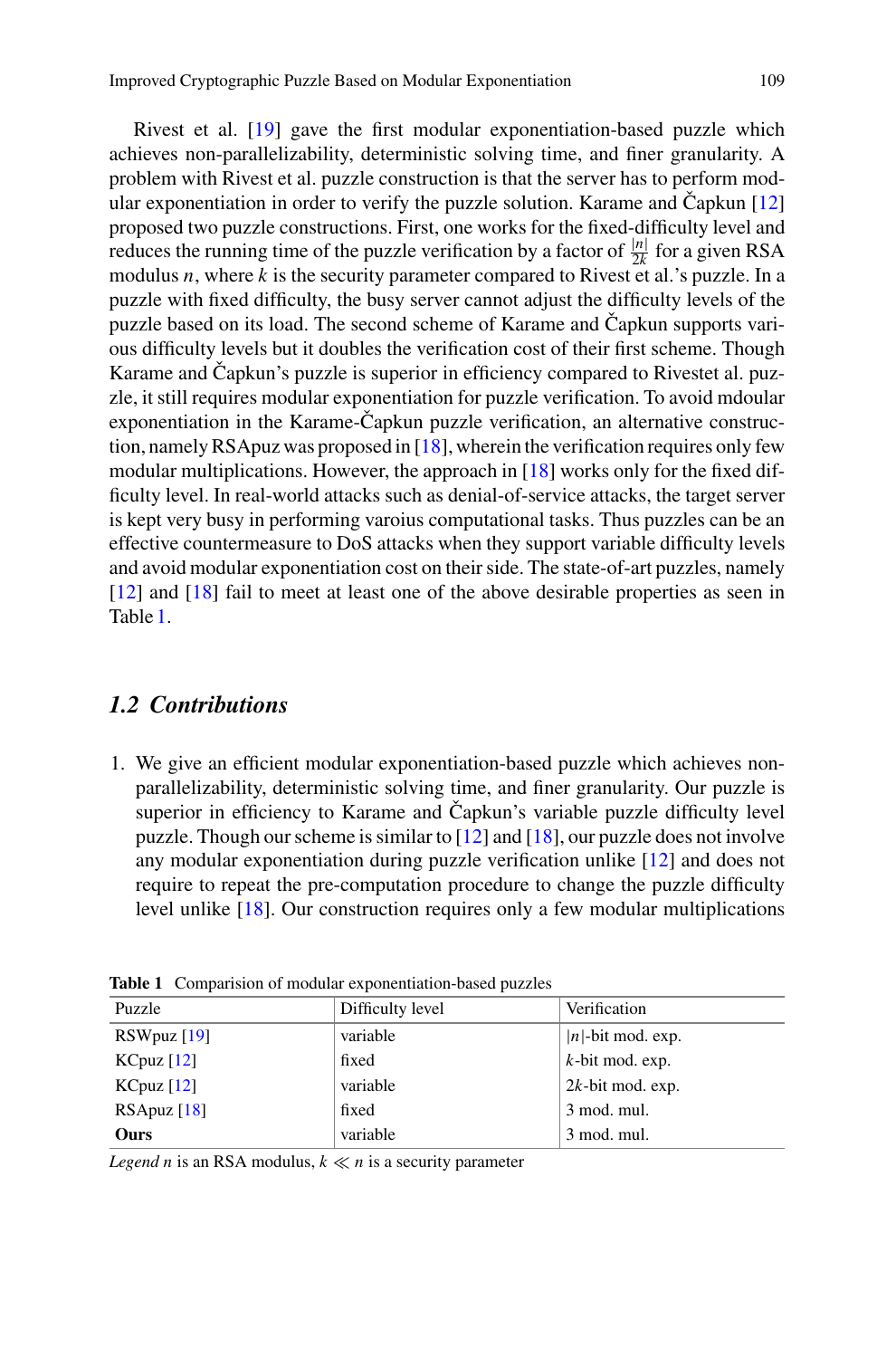to verify puzzle solutions. Table [1](#page-2-0) compares our puzzle with other puzzles of the same kind.

2. We show that our puzzle is unforgeable and difficult in the puzzle security model proposed by Chen et al. [\[7\]](#page-13-8)

*Outline:* We organize the rest of the paper as follows: Sect. [2](#page-3-0) breifly presents the related work. Design and security analysis of our puzzle construction is described in Sect. [3.](#page-6-0) Finally Sect. [4](#page-12-0) concludes our work.

# <span id="page-3-0"></span>**2 Background on Modular Exponentiation-Based Puzzles**

This section discusses the state-of-art puzzle schemes and identifies their limitations. Throughout the paper we use the following notations: Let *n* be an integer and |*n*| be the length of the interger in bits; let  $\phi(n)$  be the Euler phi function of *n*; the set of all integers  $\{a, \ldots, b\}$  between and including *a* and *b* be denoted by  $[a, b]$ ; denote by  $x \leftarrow r$  *S* to choose an element *x* uniformly at random from *s* set *S*; for an algorithm *A* to run on input *y* and produce an output *x*, we denote it by  $x \leftarrow A(y)$ ; let negl(*k*) denote a function which is neglible in  $k$ , where  $k$  is a security parameter; We denote p.p.t for a probabilistic polynomial time algorithm.

## *2.1 RSWpuz*

Rivest et al. [\[19](#page-13-1)] proposed a puzzle scheme based on repeated squarings, which we call RSWPuz. In their puzzle construction, the puzzle generating server first chooses an RSA modulus  $n = pq$  using two large primes p and q and then computes the Euler totient function  $\phi(n) = (p-1) \cdot (q-1)$ . Now the server sends a tuple  $(a, Q, n)$ as a puzzle instance to the client after selecting the difficulty level *Q* and an integer  $a \leftarrow_r \mathbb{Z}_n^*$ . Observe that the difficulty level determines the amount of work a client has to do. Now, the client performs *Q* repeated squarings to compute  $b \leftarrow a^{2^Q} \mod n$ and returns *b* to the server as a puzzle solution. After receivng the puzzle solution, the server checks whether  $a^c \stackrel{?}{=} b \mod n$  where  $c = 2^Q \mod \phi(n)$ . The server can reuse the computation of  $c$  as long as the puzzle difficutly value  $Q$  is fixed. Since the server knows the trapdoor information  $\phi(n)$  the server can verify the solution in one  $|n|$ -bit exponentiation, whereas the client is forced to do  $Q$  repeated squarings for  $Q \gg |n|$ .

Note that the puzzle verification step is expensive in RSWPuz scheme as it involves the computation of full |*n*|-bit modular exponentiation on the server side. A malicious client can exploit this weakness to send a large number of fake puzzle solutions. The busy server now needs to engage in computationally expensive operation to verify all of them. Hence, the client puzzle construction itself introduces a new vulnerability to a resource exhaustion-based DoS attack.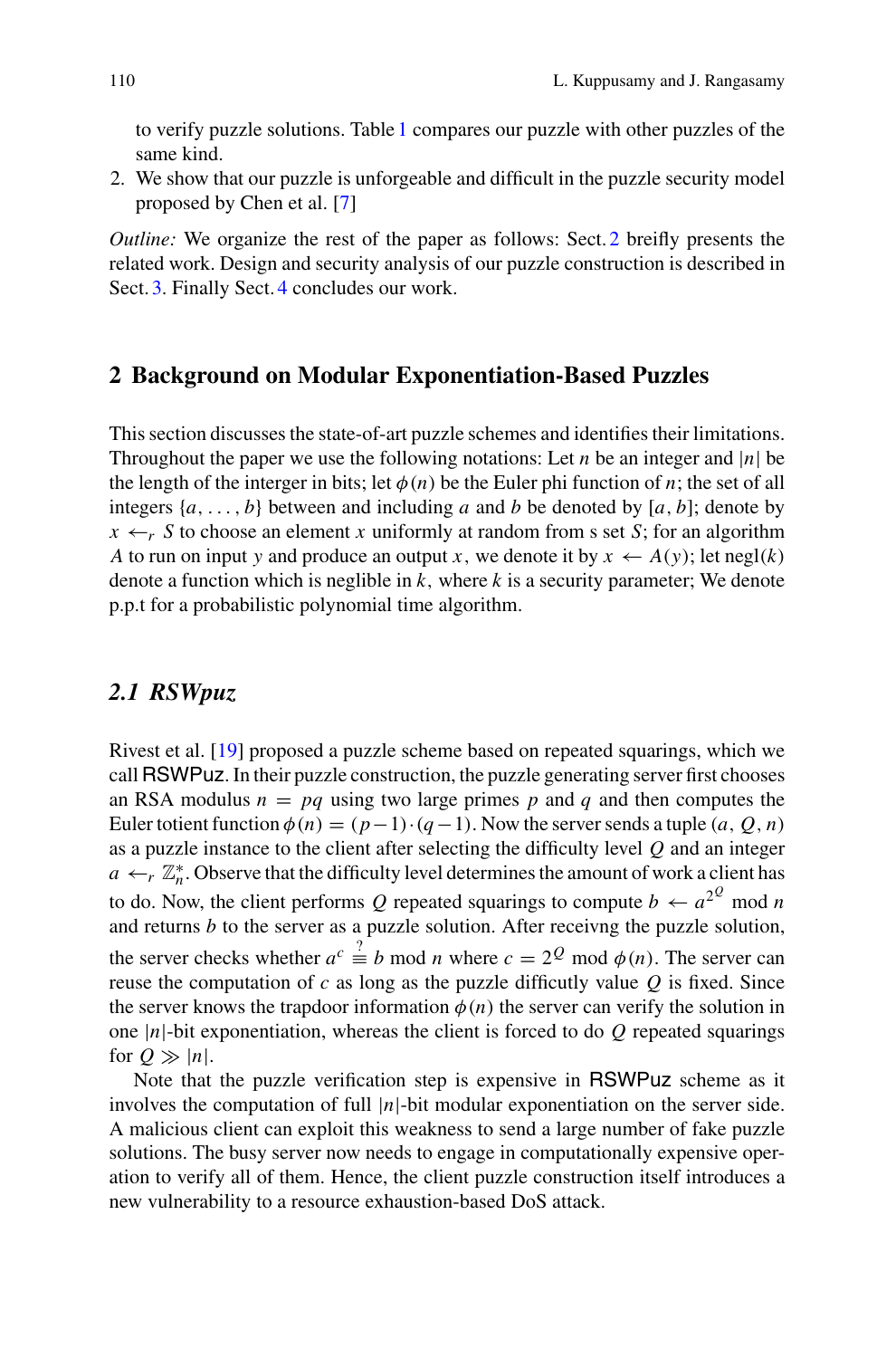## *2.2 KCpuz*

Rivest et al.'s puzzle construction was improved by Karame and Čapkun  $[12]$  $[12]$  $[12]$ . The improvement in terms of computational efficiency is the significant reduction of puzzle verification cost from |*n*|-bit exponentiation (Rivest et al. puzzle verification cost) to 2*k*-bit exponentiation modulo *n* for a security parameter *k*. That is, the burden for the server is reduced by a factor of  $\frac{|n|}{2k}$ . Their scheme with variable difficulty level, which we call KCPuz is illustrated in Fig. [1.](#page-4-0) Unlike  $[19]$  $[19]$ , Karame and Čapkun analyzed their puzzle scheme under the security notions from [\[7](#page-13-8)] and showed that the puzzle satisfies both the unforgeability and difficulty notions.

Though KCPuz scheme requires less computation cost to verify each puzzle solution compared to RSWPuz, it still needs a 2*k*−bit modular exponentiation. This could still be a burdensome computation for DoS defending servers. Also, KCPuz does not provide the property of finer granularity. That is, the gap between the two adjacent difficulty levels must be large for security reasons. In particular, the next difficulty level *R'* must satisfy  $\frac{R'}{R} \ge n^2$  where *R* is the current difficulty level. This reduces the number of possible and acceptable difficulty levels to be chosen by the puzzle generator.

| ${\bf Client}$                                                                                    |                 | Server                                                                                                                                                                                                                                  |
|---------------------------------------------------------------------------------------------------|-----------------|-----------------------------------------------------------------------------------------------------------------------------------------------------------------------------------------------------------------------------------------|
|                                                                                                   |                 | Puzzle Setup<br>1. $(n, p, q) \leftarrow$ GenMod $(1^k)$<br>2. $d \leftarrow_r [2^k, 2^{k+1}]$ such that<br>$e = d^{-1} \mod \phi(n)$ exists and $e \geq n^2$ .<br>3. $s \leftarrow (e, d, \phi(n))$<br>4. Select $R > e$ , $ R  = Q$ . |
|                                                                                                   | request         | → Puzzle Generation<br>1. $Z \leftarrow_r \{0,1\}^k$<br>2. $X \leftarrow \text{HMAC}(d, Z)$<br>3. $v \leftarrow \text{HMAC}(d, X),  v  \geq k, \gcd(v, d) = 1$<br>4. $K \leftarrow e \cdot v - (R \mod \phi(n)).$                       |
| Finding Solution $\leftarrow$<br>1. $Y_1 \leftarrow X^R \mod n$<br>2. $Y_2 \leftarrow X^K \mod n$ | puz             | $-5. \; puz \leftarrow (n, R, K, Z, X)$                                                                                                                                                                                                 |
|                                                                                                   | $Y_1, Y_2, puz$ | $\rightarrow$ Puzzle Authentication                                                                                                                                                                                                     |
|                                                                                                   |                 | 1. $X \leftarrow \text{HMAC}(d, Z)$                                                                                                                                                                                                     |
|                                                                                                   |                 | 2. $v \leftarrow \text{HMAC}(d, X)$                                                                                                                                                                                                     |
|                                                                                                   |                 | Solution verification                                                                                                                                                                                                                   |
|                                                                                                   |                 | 3. Verify $(Y_1 \cdot Y_2)^d \stackrel{\cdot}{=} X^v \mod n$                                                                                                                                                                            |

<span id="page-4-0"></span>**Fig. 1** The KCPuz Scheme [\[12\]](#page-13-6)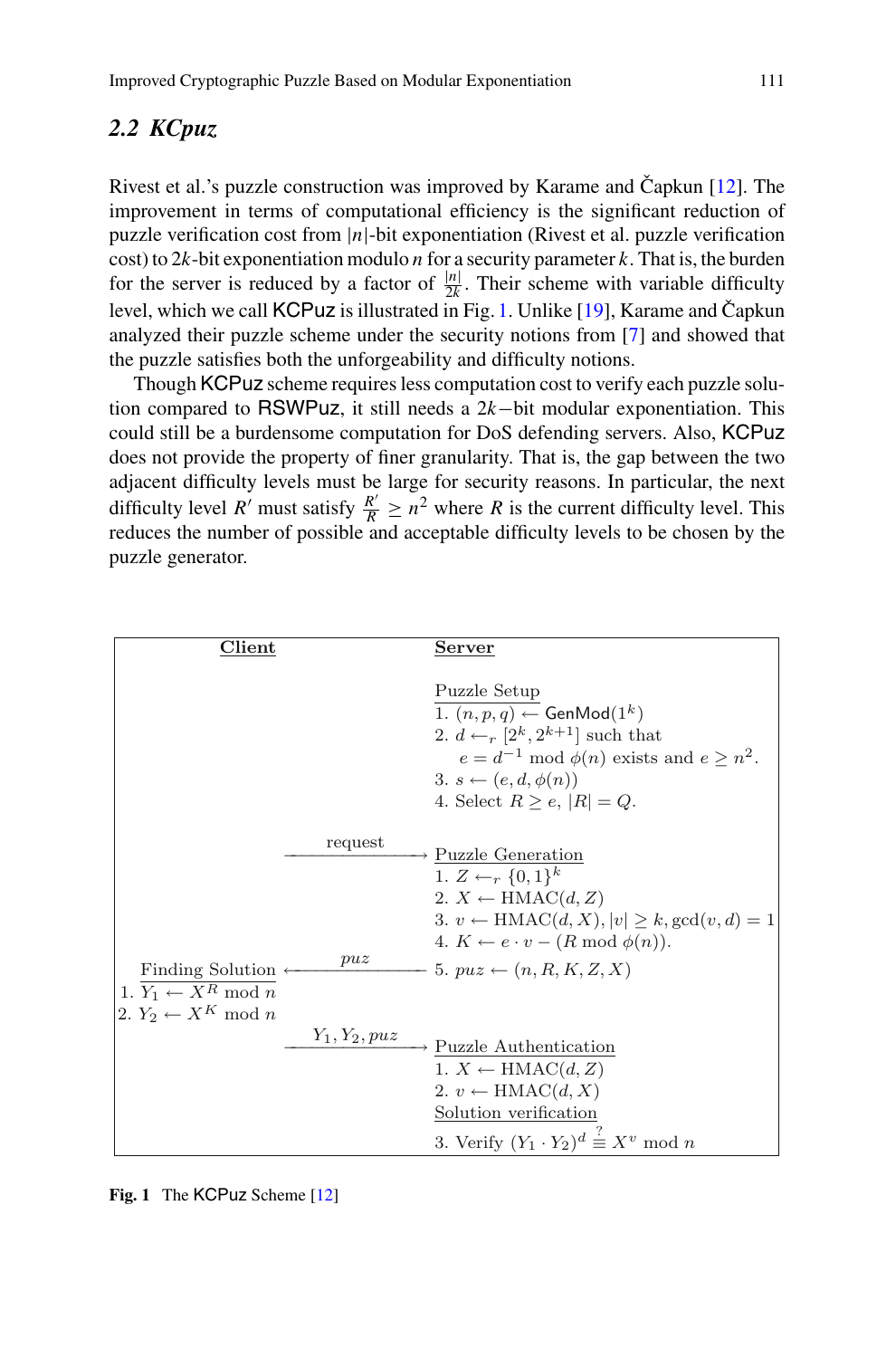The difficulty level for client puzzles employed in DoS scenarios is typically set between 0 to  $2^{25}$  operations. Hence, the possible successive difficulty levels for **KCPuz** scheme are  $R = 2^{512}$ ,  $R' = 2^{1536}$  and  $R'' = 2^{2560}$  for 512-bit moduli.

## *2.3 RSApuz*

An alternative and more efficient vewrsion version of KCPuz was proposed in [\[18](#page-13-7)], which we call **RSAPuz**. In **RSAPuz** the puzzle issuing server does the most computation work offline so that it does not perform any modular exponentiation online during puzzle generation and solution verification. In fact, the solution verification requires only three bit modular multiplications and thus its efficiency is comparable with that of hash function-based puzzles [\[18](#page-13-7)]. RSAPuz is shown to meet the security notions of Chen et al. and additional desirable properties such as finer granularity, non-parallelizability, and deterministic solving time. The RSAPuz scheme is depicted in Fig. [2.](#page-6-1)

RSAPuz uses the (BPV) technique due to Boyko et al. [\[5\]](#page-13-9) which reduces the online computation cost for the pair  $(x, X)$ . The technique has two phases: BPV preprocessing phase, namely BPVPre and the BPV pair generation phase BPVGen. The pre-processing phase computes *N* pairs of the form  $(\alpha_i, \beta_i)$  where  $\alpha_i \leftarrow r \mathbb{Z}_n^*$  and  $\beta_i \leftarrow \alpha_i^u \mod n$  for  $i = 1, ..., N$  and stores them in a table. Whenever a new pair  $(x, X)$  is required to be computed online, the pair generation phase *randomly* chooses

 $\ell$  out of *N* pairs and computes the new pair as follows:  $(x, X) \leftarrow (\prod_{i=1}^{\ell}$ *j*=1  $\alpha_j, \prod^{\ell} \beta_j$ ). *j*=1

Thus RSAPuz does not perform any computationally intensive operation online.

Though the puzzle verification requires only few modular multiplications, it works only for the fixed difficulty level. For changing one difficulty level to the other, the puzzle scheme needs to run the computationally demanding pre-computation again. That is, in the pre-computation phase (as seen in Fig. [2\)](#page-6-1), the server first selects the difficulty parameter *R* of length *Q*, computes  $u \leftarrow d - (2^Q \text{ mod } \phi(n))$  and then runs the BPV pre-processing step with inputs  $(u, n, N)$  to obtain *N* pairs  $(\alpha_i, \beta_i)$ . Hence the server has to run the pre-computation phase every time the difficulty needs to be changed.

All the modular exponentiation-based puzzles in the related literature add computational burden, either offline (e.g., precomputation in Fig. [2\)](#page-6-1) or online (e.g., solution verification in Fig. [1\)](#page-4-0), to support change of difficulty. In the following section, we overcome the limitations in the above puzzle schemes by proposing a new modular exponentiation-based client puzzle which is as fast as RSAPuz and adds no cost to support variable difficulty. We then analyze its security properties.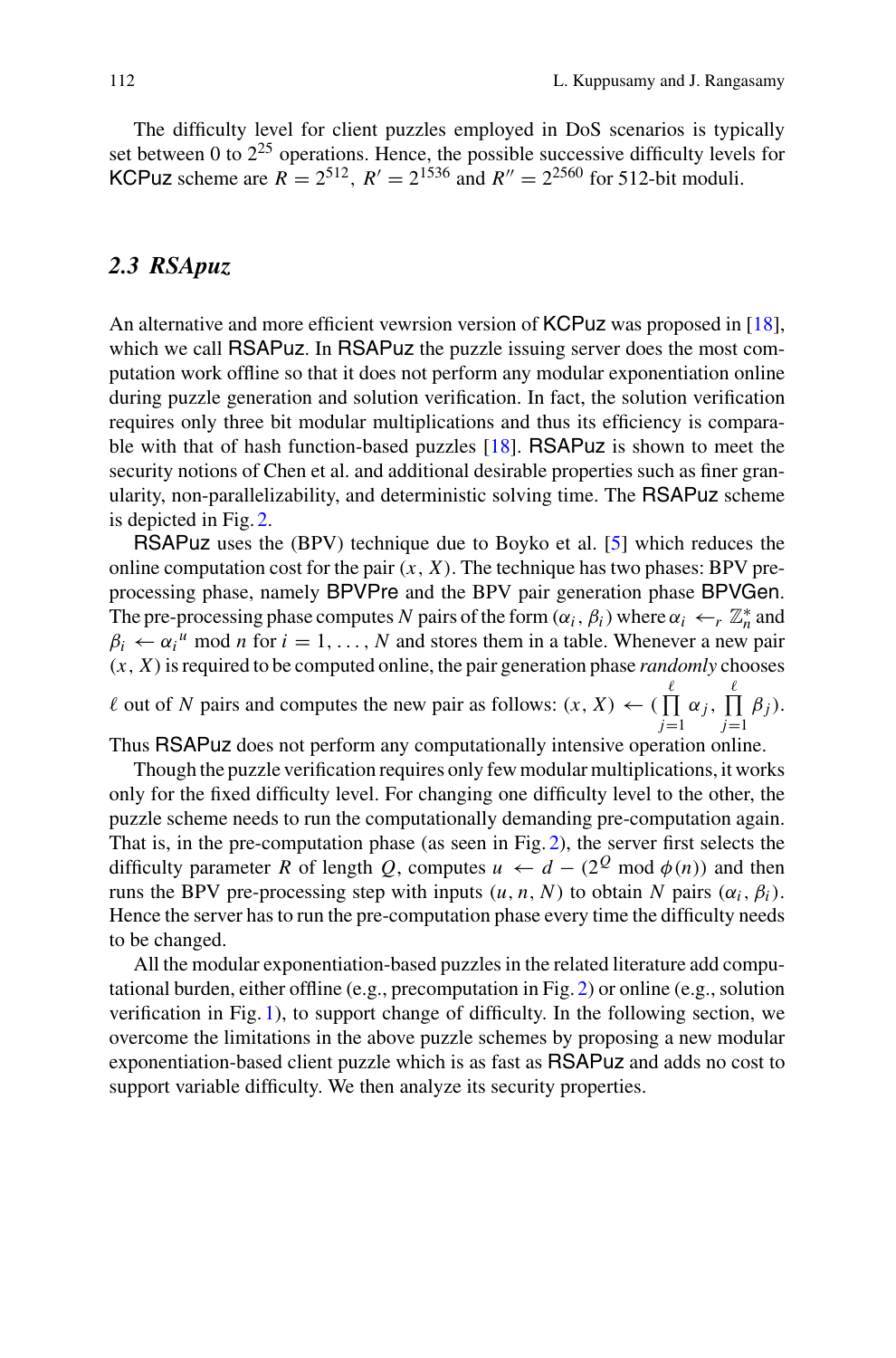| Client (C)                                                                | Server (S)                                                                  |
|---------------------------------------------------------------------------|-----------------------------------------------------------------------------|
|                                                                           |                                                                             |
|                                                                           | Pre-Computation                                                             |
|                                                                           | 1. $(n, p, q) \leftarrow$ GenMod $(1^k)$                                    |
|                                                                           | 2. $d \leftarrow 3^{-1} \mod \phi(n)$                                       |
|                                                                           | 3. Set the difficulty level $Q$ .                                           |
|                                                                           | 4. $u \leftarrow d - (2^Q \mod \phi(n))$                                    |
|                                                                           | 5. $\tau = ((\alpha_i, \beta_i))_{i=1}^N \leftarrow \text{BPVPre}(u, n, N)$ |
|                                                                           | 6. $\rho \leftarrow_r \{0,1\}^k$                                            |
|                                                                           | 7. $s \leftarrow (\rho, d, \phi(n), \tau)$                                  |
|                                                                           | 8. params $\leftarrow (Q, n)$                                               |
|                                                                           |                                                                             |
| $N_C$<br>1. random $N_C$                                                  | $\rightarrow$ Puzzle Generation                                             |
|                                                                           | 1. $(x, X) \leftarrow BPVGen(n, \ell, \tau)$                                |
|                                                                           | 2. $N_S \leftarrow_r \{0,1\}^k$                                             |
|                                                                           | 3. $Z \leftarrow H_o(N_C, N_S, IP_C, ID_S, x, Q)$                           |
|                                                                           | $\frac{N_C, puz}{\longrightarrow}$ 4. $puz \leftarrow (n, x, N_S, Q, Z)$    |
| Finding Solution $\leftarrow$                                             |                                                                             |
| 1. $y \leftarrow x^{2^Q} \mod n$                                          |                                                                             |
| 2. soln $\leftarrow y \xrightarrow{N_C, puz, soln}$ Puzzle Authentication |                                                                             |
|                                                                           | 1. Verify $Z = H_{\rho}(N_C, N_S, IP_C, ID_S, x, Q)$                        |
|                                                                           | Solution Verification                                                       |
|                                                                           |                                                                             |
|                                                                           | 1. Verify $(X \cdot soln)^3 \stackrel{\cdot}{\equiv} x \mod n$              |

<span id="page-6-1"></span>**Fig. 2** The RSAPuz Scheme [\[18](#page-13-7)]

#### <span id="page-6-0"></span>**3 The Proposed Puzzle Scheme**

Now we propose an efficient puzzle scheme requiring only few modular multiplications for puzzle generation and solution verification. Unlike in the existing puzzle schemes, our puzzle achieves both efficiency and the security properties such as unforgeability, puzzle difficulty, deterministic, non-parallelizability, and finer granularity. Our scheme uses all the algorithms used by RSAPuz in Fig. [2.](#page-6-1)

#### *3.1 Definitions*

We begin by defining an algorithm to generate a modulus  $n = pq$  similar to the generation of RSA modulus as below:

**Definition 1** (*Generating Modulus n*) For a security parameter *k*, the algorithm to generate a modulus *n* is a probabilistic polynomial time algorithm GenMod which accepts the input  $1^k$  and produces  $(n, p, q)$  as output such that  $n = pq$  where p and *q* are *k*-bit primes.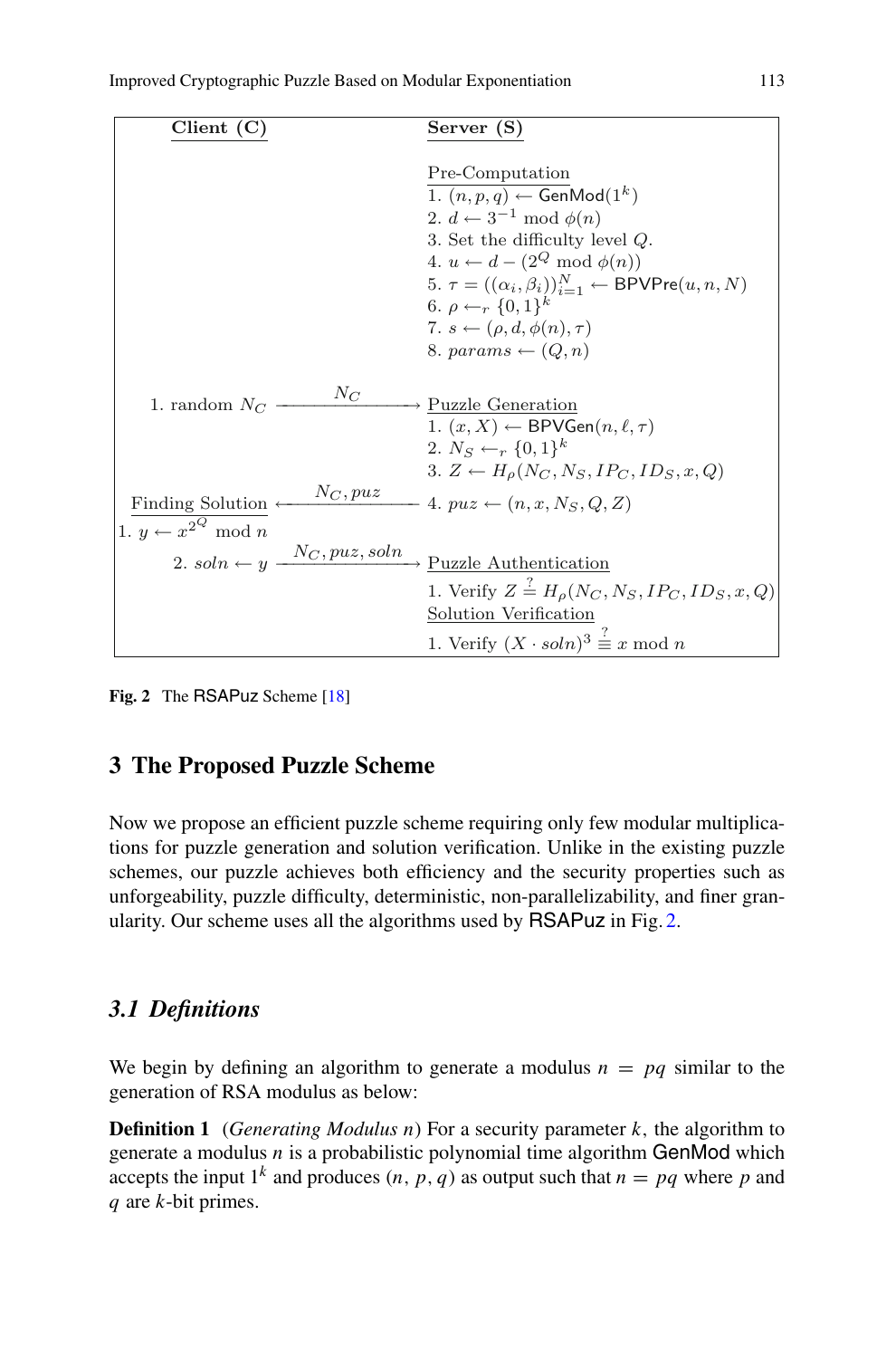Like  $[18]$ , our puzzle requires a server to generate a pair  $(x, X)$  for each puzzle which involves modular exponentiation. To avoid this exponentiation cost, we use the (BPV)technique proposed by Boyko et al. [\[5\]](#page-13-9) which requires few modular multiplications and pre-computed values to generate the pairs of the form  $(x_i, X_i)$  where  $X_i = x_i^u \mod n$  for some predefined exponent *u*.

**Definition 2** (*BPV Technique*) Suppose that  $N \ge \ell \ge 1$  for the parameters *N* and  $\ell$ . Let  $n \leftarrow$  GenMod(1<sup>k</sup>) be an RSA modulus and *u* be an element in  $\mathbb{Z}_{\phi(n)}$  of length *m*. The BPV technique has the following two phases:

- BPVPre(*u*, *n*, *N*): This pre-processing algorithm run once, generates *N* random integers  $\alpha_1, \alpha_2, \ldots, \alpha_N \leftarrow_r \mathbb{Z}_n^*$  and computes  $\beta_i \leftarrow \alpha_i^u \mod n$  for each *i*. A table  $\tau \leftarrow ((\alpha_i, \beta_i))^N_{i=1}$  consisting of pairs  $(\alpha_i, \beta_i)$  is finally returned.
- BPVGen( $n, \ell, \tau$ ): Whenever a pair ( $x, X \text{ mod } n$ ) is needed, the algorithm chooses a random set  $S \subseteq_r \{1, \ldots, N\}$  of size  $\ell$  and computes  $x \leftarrow \prod_{j \in S} \alpha_j \mod n$ . If  $\prod_{j \in S} \beta_j$  mod *n* and return  $(x, X)$ . The indices *S* and the corresponding pairs  $x = 0$ , then the algorithm stops and generates *S* again. Else, it computes  $X \leftarrow$  $((\alpha_j, \beta_j))_{j \in S}$  are kept secret.

*Security Analysis of BPV Technique.* The results by Boyko and Goldwasser [\[4\]](#page-13-10) and Shparlinski [\[20](#page-13-11)] show that the value *x* generated using the BPV technique are statistically close to the uniform distribution. In particular, the following theorem shows that with overwhelming probability on the choice of  $\alpha_i$ 's, the distribution of *x* is statistically close to the uniform distribution of a randomly chosen  $x' \in \mathbb{Z}_n^*$ .

<span id="page-7-0"></span>**Theorem 1** ([\[4](#page-13-10)], Chap. [2\)](http://dx.doi.org/10.1007/978-81-322-2452-5_2) If  $\alpha_1, \ldots, \alpha_N$  are chosen independently and uniformly *from*  $\mathbb{Z}_n^*$  *and if*  $x = \prod_{j \in S} \alpha_j$  mod *n is computed from a random set*  $S \subseteq \{1, \ldots, N\}$ *of elements, then the statistical distance between the computed x and a randomly chosen*  $x' \in \mathbb{Z}_n^*$  *is bounded by*  $2^{-\frac{1}{2}(\log {N \choose \ell}+1)}$ *. That is,* 

$$
\left|\Pr\left(\prod_{j\in S}\alpha_j = x \bmod n\right) - \frac{1}{\phi(n)}\right| \le 2^{-\frac{1}{2}\left(\log {N \choose \ell} + 1\right)}.
$$

*BPV Metrics.* For defending against DoS attacks, the difficulty level *Q* can be set between 0 and  $2^{25}$  operations. In [\[18\]](#page-13-7) it is recommended to select *N* and  $\ell$  such that  $\binom{N}{\ell}$  > 2<sup>40</sup>. Instead of choosing *N* = 512 and  $\ell$  = 6 for the BPV generator as per Boyko et al. [\[4,](#page-13-10) [5\]](#page-13-9), we can choose  $N = 2500$  and  $\ell = 4$  so as to reduce the number of online modular multiplications performed during the BPV pair generation process. We refer to [\[18\]](#page-13-7) for more details about the choices of *N* and  $\ell$  in a DoS scenario.

*Making BPV pair generation process offline.* At ESORICS 2014, Wang et al. [\[23\]](#page-14-0) proposed that the BPV pair generation process can be executed offline. That is, the pairs generated during the BPV pre process  $BPVPre(u, n, N)$  are stored in the static table (ST) and the pairs generated during the BPV pair generation process BPVGen( $n, \ell, \tau$ ) are stored in the dynamic table (DT). Whenever a BPV pair is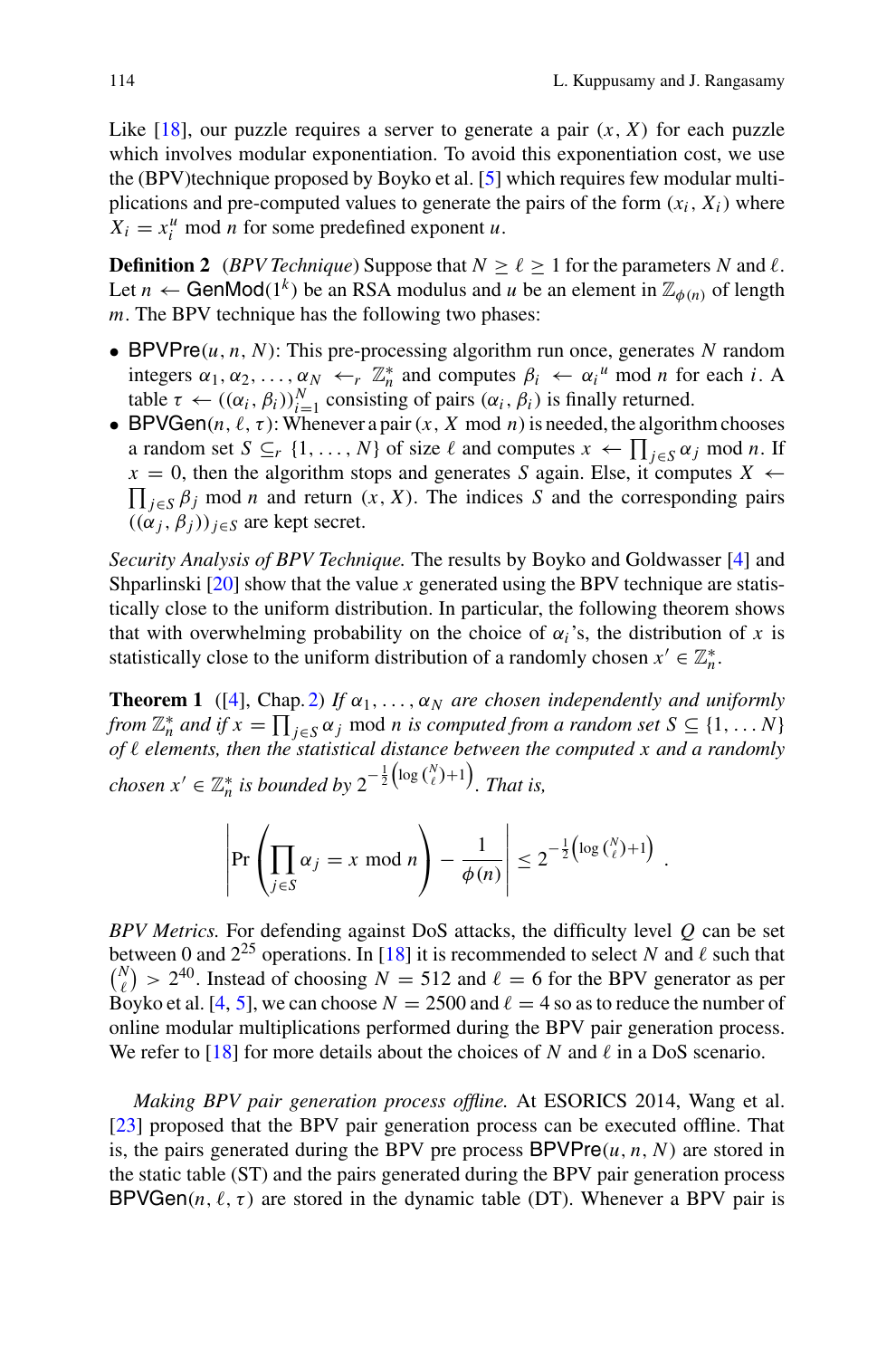required during puzzle generation, an entry from DT is selected and the table is updated with another BPV pair in idle time. The use of dynamic table allows us to completely avoid the number of modular multiplication computations required for the BPV pair generation process and thus make our puzzle more efficient.

# *3.2 The Construction*

Our client puzzle illustrated in Fig. [3](#page-8-0) is executed as a series of message exchanges between a client and a DoS defending server. The server generates a puzzle instance using BPV pairs computed offline and verifies the puzzle solution sent by the client as follows:

| Client $(C)$                     |                                                                             | Server (S)                                                                                   |
|----------------------------------|-----------------------------------------------------------------------------|----------------------------------------------------------------------------------------------|
|                                  |                                                                             |                                                                                              |
|                                  | <b>Off-line Phase</b>                                                       |                                                                                              |
|                                  |                                                                             | Setup $(1^k)$                                                                                |
|                                  |                                                                             | 1. $(n, p, q) \leftarrow$ GenMod $(1^k)$                                                     |
|                                  |                                                                             | 2. $d \leftarrow 3^{-1} \mod \phi(n)$                                                        |
|                                  |                                                                             | 3. Select u such that $ u  \geq k$ .                                                         |
|                                  |                                                                             | 4. $\tau = ((\alpha_i, \beta_i))_{i=1}^N \leftarrow BPVPre(u, n, N)$                         |
|                                  |                                                                             | 5. Set the difficulty level Q.                                                               |
|                                  |                                                                             | 6. $K \leftarrow d - \left(\frac{2^{\mathcal{Q}}}{u} \mod \phi(n)\right)$                    |
|                                  |                                                                             | 7. $\rho \leftarrow_r \{0,1\}^k$                                                             |
|                                  |                                                                             | 8. $s \leftarrow (\rho, d, \phi(n), \tau)$                                                   |
|                                  |                                                                             | 9. params $\leftarrow (Q, n)$                                                                |
|                                  | <b>On-line Phase</b>                                                        |                                                                                              |
|                                  |                                                                             |                                                                                              |
|                                  |                                                                             | 1. random $N_C \xrightarrow{N_C}$ GenPuz $(s, Q, N_C)$                                       |
|                                  |                                                                             | $1. (x, X) \leftarrow B$ PVGen $(n, \ell, \tau)$                                             |
|                                  |                                                                             | 2. $N_S \leftarrow_r \{0, 1\}^k$                                                             |
|                                  |                                                                             | 3. $Z \leftarrow H_{\rho}(N_C, N_S, IP_C, ID_S, x, X, Q)$                                    |
|                                  |                                                                             | $FindSoln(puz, t) \longleftarrow \frac{puz}{1 - z}$ 4. $puz \leftarrow (n, x, X, N_S, Q, Z)$ |
| 1. $y \leftarrow x^{2^Q} \mod n$ |                                                                             |                                                                                              |
| 2. $Y \leftarrow X^K \mod n$     |                                                                             |                                                                                              |
|                                  |                                                                             |                                                                                              |
|                                  | 3. $soln \leftarrow (y, Y) \xrightarrow{N_C, puz, soln}$ VerAuth $(s, puz)$ |                                                                                              |
|                                  |                                                                             | 1. Verify $Z = H_{\rho}(N_C, N_S, IP_C, ID_S, x, X, Q)$                                      |
|                                  |                                                                             | VerSoln(s, puz, soln)                                                                        |
|                                  |                                                                             | 1. Verify $(y \cdot Y)^3 \stackrel{\cdot}{\equiv} X \bmod n$                                 |

<span id="page-8-0"></span>**Fig. 3** Our modular exponentiation-based puzzle with variable difficulty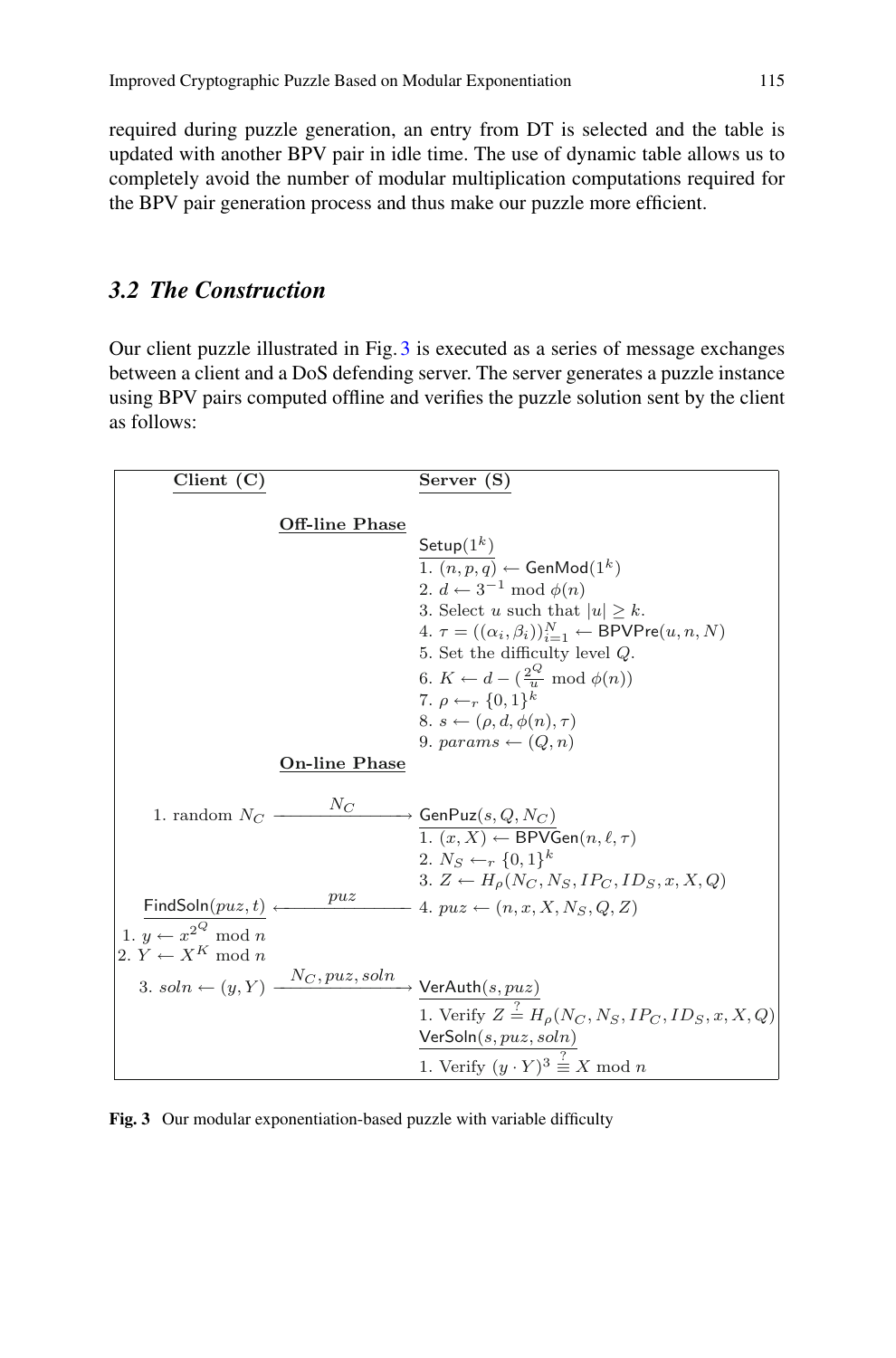• PRE- COMPUTATION. In the pre-computation phase, the server generates  $(n, p, Q)$ using the modulus generation algorithm and generates *d* as the inverse of 3 mod  $\phi(n)$ . Then the server runs the BPVPre phase by selecting N and u such that  $|u| \ge k$ . Unlike [\[18](#page-13-7)], our algorithm requires to run the BPVPre phase (to obtain *N* pairs of  $(\alpha_i, \beta_i)$  ) only once as it does not depend on the difficulty level *Q*.

For a client puzzle to be effective against resource exhaustion-based DoS attacks, generation of puzzles and verification of their solutions should be very efficient for the busy server as can be seen in our scheme described below:

- PUZZLE GENERATION (GenPuz). The server has to spend its significant computational resource for generating the puzzle through BPV pair generation BPVGen process which requires  $2(\ell - 1)$  modular multiplications. That is, it requires  $\ell - 1$ modular multiplications to compute *x* and another  $\ell - 1$  modular multiplications to compute *X*. The server runs pseudo-random function  $H_0$  to compute the puzzleauthentication tag *Z* after generating a nonce  $N_s$  at random. Note that  $\ell$  could be set between 4 and 16 so that the puzzle requires only 8 modular multiplications for  $\ell = 4$  [\[4,](#page-13-10) [18\]](#page-13-7).
- PUZZLE AUTHENTICITY VERIFICATION (VerAuth). Verifying that the puzzle is originated from the server can be done using the pseudo-random function  $H<sub>o</sub>$ again and comparing the result with the received *Z*.
- PUZZLE VERIFICATION (VerSoln). The puzzle solution is verified by performing only 3 modular multiplications.

Observe that our puzzle scheme does not require the server perform any modular exponentiation either to generate the puzzle or to verify its solution. On the other hand, the client has to perform modular exponentiations to find the solution to the puzzle as follows:

• PUZZLE SOLUTION (FindSoln). After receiving the puzzle from the server, the client computes the puzzle solution in the form of two modular exponentiations  $x^{2Q}$  mod *n* and  $x^K$  mod *n*. The client can opt either to factor *n* or to perform repeated squarings to solve the puzzle. Since factoring is hard, the best knowm method for the client to find the solution is to implement the square and multiply algorithm and perform repeated squarings, which is believed to be a highly sequential process [\[10](#page-13-12), [12,](#page-13-6) [19](#page-13-1)]. Hence the client will be performing exactly *Q* sequential modular multiplications to find  $x^{2Q}$  mod *n* and  $O(\log K)$  sequential modular multiplications to find  $x<sup>K</sup>$  mod *n*, and hence the puzzle has deterministic solving time of *Q* repeated squarings and non-parallelizability properties.

# *3.3 Security Analysis*

Client puzzles were analyzed in various security models proposed in [\[6,](#page-13-13) [7,](#page-13-8) [21](#page-13-14)]. In this section, we analyze our puzzle scheme using difficulty notions such as unforgeability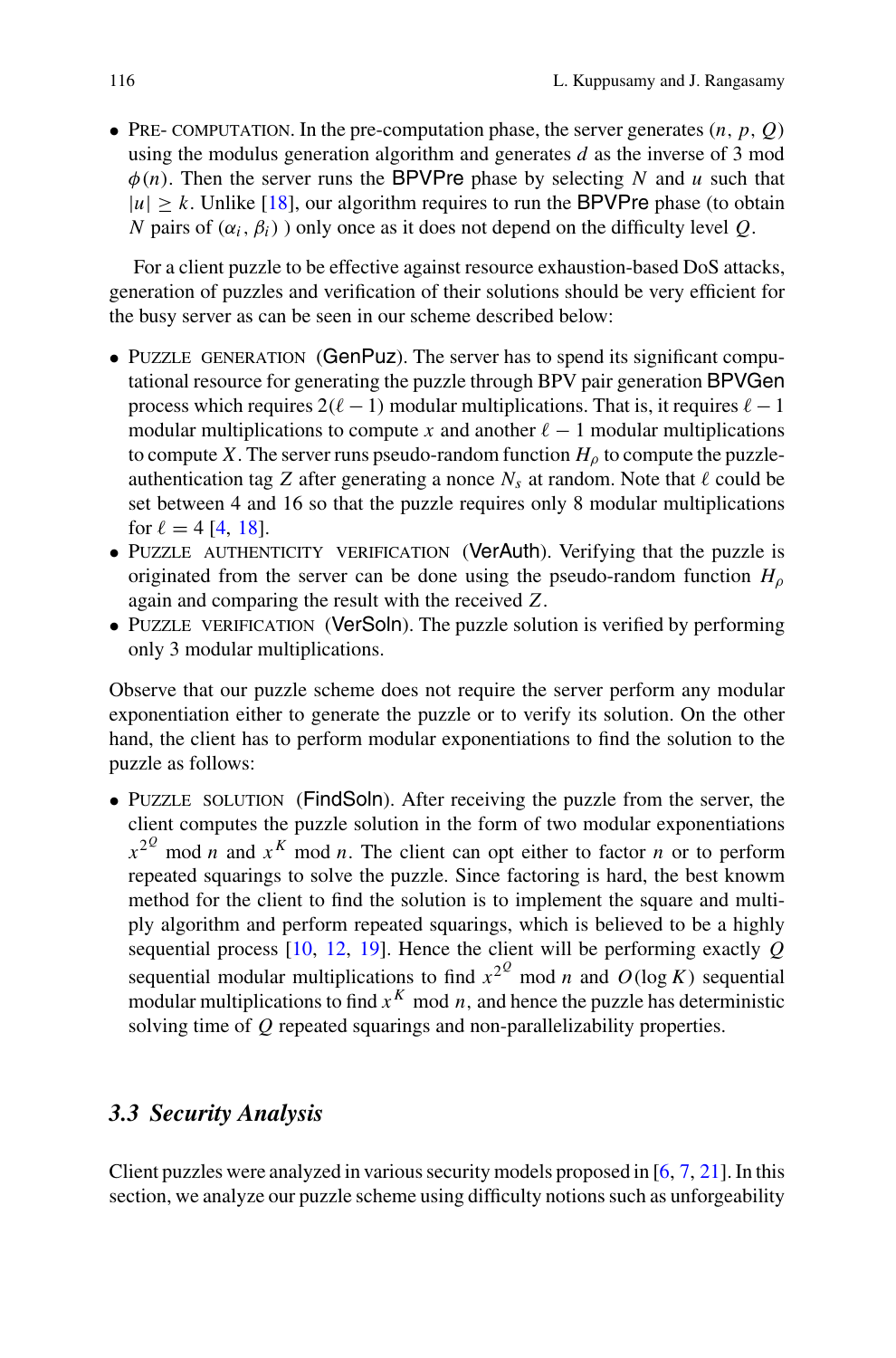and difficulty proposed by Chen et al. [\[7\]](#page-13-8) and prove that our puzzle is unforgeable and difficult. We refer [\[7](#page-13-8)] for a more formal treatment of these security difficulty notions.

*Unforgeability.* In our puzzle scheme, we use a pseudo-random function  $H_{\rho}$  in puzzle generation to generate *Z*. Thus showing that our puzzle meets the unforgeability notion is striaghforward following the same argument in [\[18\]](#page-13-7) if  $H<sub>o</sub>$  is a secure pseudorandom function. Hence we omit the unforgeability proof due to space constraints.

*Difficulty.* For proving the difficulty of our puzzle we again adapt the approach from [\[18\]](#page-13-7) and show that our puzzle satisfies the difficulty notion of Chen et al. model as long as the KCPuz in Sect. [2](#page-3-0) is difficult. In particular we relate the security of our puzzle to that of **KCPuz** with  $R = 2^{\circ}$  in Fig. [1.](#page-4-0) Note that our puzzle can be seen as the result of applying the precomputation approach in RSAPuz to KCPuz. The difficulty of our puzzle is proved in the following theorem.

**Theorem 2** *Assume that k is a security parameter and Q is a difficulty parameter. If* KCPuz with a modulus generation algorithm GenMod is  $\epsilon_{k,Q}(t)$ -difficult, then *our puzzle, say puz, from Fig.[3](#page-8-0) is <sup>k</sup>*,*Q*(*t*)*-difficult for all probabilistic polynomial time A running in time at most t, where*

$$
\epsilon'_{k,Q}(t) = 2 \cdot \epsilon_{k,Q} \left( t + (q_{\mathsf{C}} + 1) \left( 2(\ell - 1) T_{\text{Mul}} \right) + c \right).
$$

*Here, q*<sup>C</sup> *is the total number of* CreatePuzSoln *queries issued in the experiment and T*Mul *is the time complexity for computing a multiplication modulo n, and c is a constant.*

*Proof* We prove the theorem using the game hopping technique. Assume that  $\mathcal A$  is a probabilistic algorithm running in time *t* and wins the puzzle difficulty experiment of *puz*. Using *A*, we construct an algorithm *B* that solves KCPuz easily. Let the event  $E_i$  be such that *A* wins in game  $G_i$ .

*Game*  $G_0$ . Let  $G_0$  be the original difficulty game  $Exp_{A, puz}^{Diff}(k)$  defined as follows:

- 1. The challenger runs the Setup algorithm to generate  $s \leftarrow (\rho, d, \phi(n), (\alpha_i, \beta_i)_{i=1}^N)$ and *params*  $\leftarrow (Q, n)$ . The challenger submits the parameters *params* to A and keeps *s*.
- 2. Now, the challenger answers the CreatePuzSoln( $N_c$ ) query issued by  $\mathcal A$  as follows:
	- The challenger runs the BPV pair generator BPVGen to obtain a pair (*x*, *X*) and computes *Z*, *y* and *Y* as per the protocol in Fig. [3.](#page-8-0)
	- The challenger submits  $(\textit{puz}, \textit{soln}) \leftarrow ((N_S, Z, x, X), (y, Y))$  to A.
- 3. At some time during the game,  $\mathcal A$  is allowed to issue the Test( $N_C^*$ ) query to the challenger. The challenger answers the query with *puz*∗ by generating a puzzle  $puz^* = (N_S^*, Z^*, x^*, X^*)$  using GenPuz(*s*, *Q*,  $N_{C^*}$ ) algorithm. The *A* may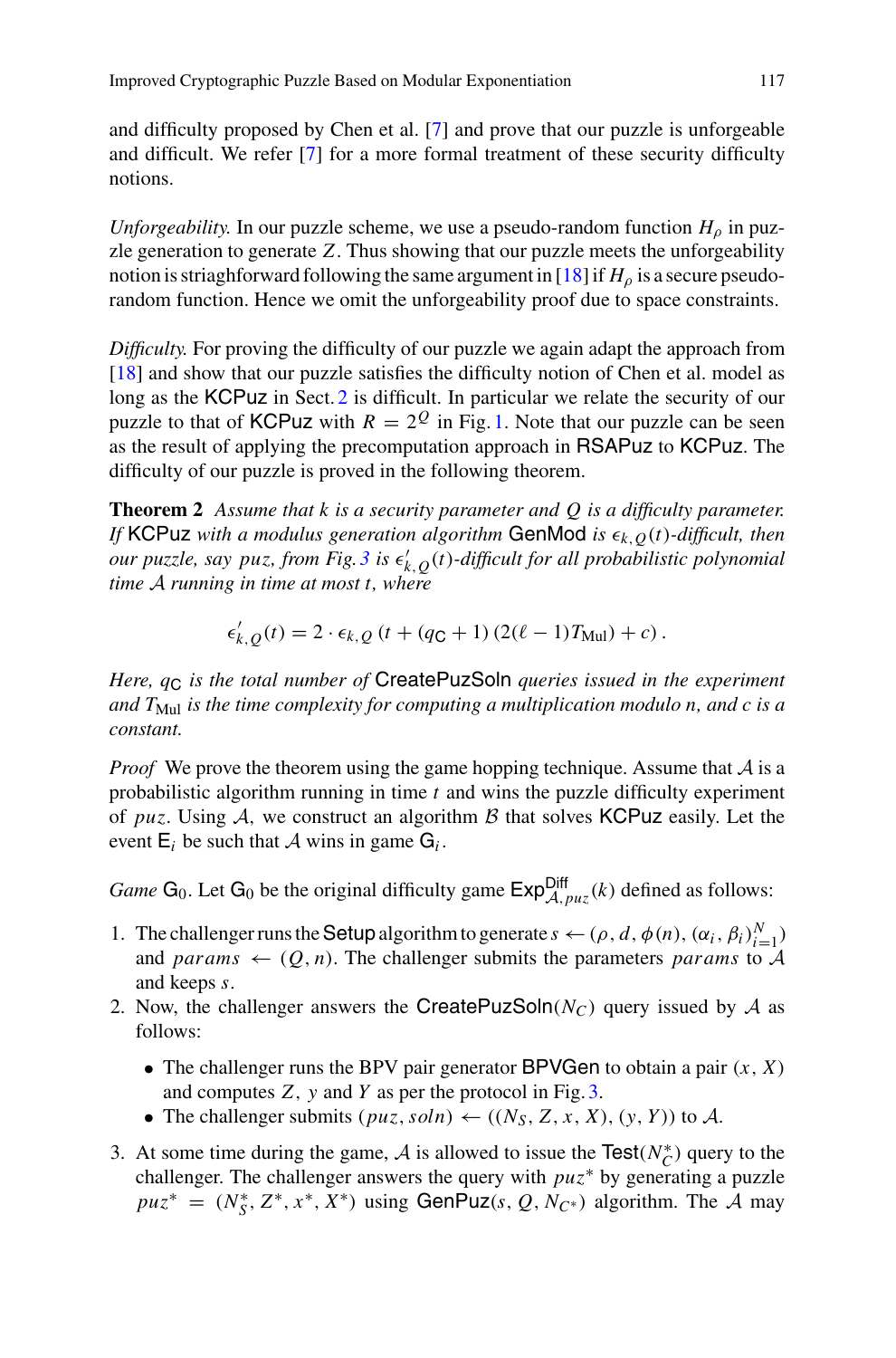continue to ask CreatePuzSoln( $N<sub>C</sub>$ ) queries even after issuing the test query  $Test(N_C^*)$ .

- 4. *A* outputs a valid solution  $\text{sol}n^* = (\nu^*, Y^*)$ .
- 5. The challenger outputs 1 if  $VerSoln(puz^*, soln^*) = true$ , otherwise the challenger outputs 0.

<span id="page-11-0"></span>Then

$$
\Pr\left(\text{Exp}_{\mathcal{A},\,puz}^{\text{Diff}}(k) = 1\right) = \Pr(\mathsf{E}_0) \tag{1}
$$

*Game*  $G_1$ . The difference between Game  $G_1$  and Game  $G_0$  is that the KCPuz challenger is used to answer the CreatePuzSoln queries issued by *A* and the KCPuz challenge is inserted in response to the Test query. Note that we assume that  $R = 2^{\mathcal{Q}}$ in KCPuz shown in Fig. [1](#page-4-0) in order to be compatible with our puzzle scheme *puz*. The game is defined as folows:

- 1. The parameters *params*  $\leftarrow (Q, n)$  are obtained from the **KCPuz** challenger.
- 2. Initiate the adversary *A* with *params* as input. The adversary is allowed oracle access to CreatePuzSoln $(\cdot)$  and Test $(\cdot)$  oracles. That is, *B* interacts with KCPuz challenger and the adversary *A* individually. *B* acts as a *puz* challenger for *A*. Whenever *A* issues CreatePuzSoln queries, *B* simply forwards the queries to KCPuz challenger and returns whatever it receives fromKCPuz challenger with minor modifications to*A*.We explain the interaction between *B* and KCPuz and between *B* and *A* in detail below:
	- CreatePuzSoln(*str*): Whenever *A* issues CreatePuzSoln(str) query, our challenger *B* forwards the same CreatePuzSoln query to the KCPuz challenger. The KCPuz challenger sends (puz =  $(X, R = 2^Q, K, Z)$ , soln =  $(X^{2^Q}, X^K)$  to *B*. Upon receiving a pair of the form (puz, soln) our challenger *B* acts as follows:
		- Assigns the puzzle values  $x \leftarrow X$ ,  $X_1 \leftarrow X^u$ , for a fixed *u* of its choice and the solution values  $y \leftarrow X^{2^Q}$  and  $Y \leftarrow (X^K)^u$ . Note that the value *X* received each time from KCPuz challenger is an output of the HMAC function, whereas in  $puz$ ,  $(x, X)$  is an output of the BPV generator.
		- $-$  Return (puz, soln) =  $((x, X_1), (y, Y))$  to A.
	- Test( $str^*$ ): When *A* issues a Test( $str^*$ ) query, *B* simply passes the same query as its Test query to the KCPuz challenger that returns the challenge puzzle  $\text{puzz}^* = (X^*, R^* = 2^{\mathcal{Q}}, K^*, Z^*)$ , where  $X^*$  is an output of HMAC. Then *B* sets  $x^* \leftarrow X^*$ ,  $X_1^* \leftarrow (X^*)^u$  and sends the target puzzle puz<sup>\*</sup> =  $(x^*, X_1^*, R^* = 2^{\mathcal{Q}}, K^*, Z^*)$  to *A*.
- 3. *A* may continue its CreatePuzSoln queries and *B* answers them as explained above.
- 4. When *A* outputs a potential solution  $\text{soln}^* = (y^* = (X^*)^2)^2$ ,  $Y^* = ((X^*)^u)^K$ , *B* omits *Y*<sup>\*</sup>, computes  $(X^*)^K$  and outputs its soln<sup>\*</sup> as  $(y^*, (X^*)^K)$ .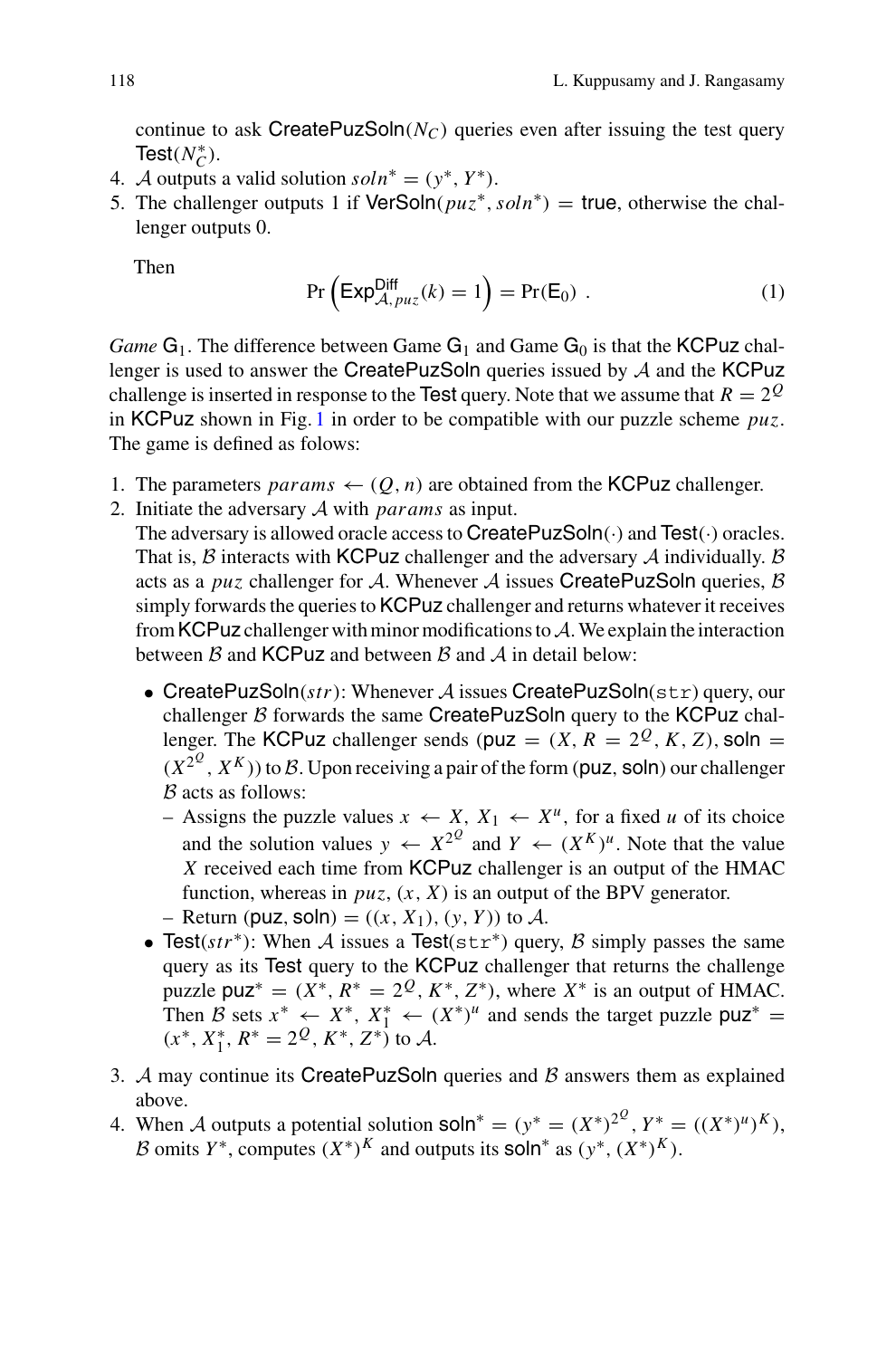We say that if the A wins game  $G_1$ , then the challenger B wins the puzzle difficulty experiment of KCPuz. Hence,

$$
\Pr(\mathsf{E}_2) \le \mathsf{Adv}_{\mathcal{B}, \mathsf{KCPuz}, Q}^{\mathsf{Diff}}(k) \le \epsilon_{k,Q}(t) \tag{2}
$$

where *B* runs in time  $t(B) = t(A) + (q_C + 1) (T_{Exp})$  where  $q_C$  is the total number of CreatePuzSoln queries issued by  $A$  in  $G_0$ , and  $T_{Exp}$  is the total time needed to compute an exponentiation modulo *n*.

In the game  $G_0$ , a puzzle is of the form  $(N_S, Z, x, X, R = 2^Q, K)$  where  $(x, X)$ is an output from the BPV generator BPVGen whereas in  $G_1$ ,  $x$  is an output of HMAC run by the **KCPuz** challenger and  $X = x^u$  is uniform at random.

<span id="page-12-1"></span>Hence by Theorem [1,](#page-7-0) we get

$$
|\Pr(\mathsf{E}_0) - \Pr(\mathsf{E}_1)| \le 2^{-\frac{1}{2}\left(\log {N \choose \ell} + 1\right)} \le \epsilon_{k,Q}(t),\tag{3}
$$

where the second inequality is due to the appropriate choices of  $N$  and  $\ell$ .

*Game*  $G_2$ . The messages generated by the challenger in  $G_2$  are identical to those in  $G_1$  except for the following modification: The value *X* which is returned during the Test query: in  $G_1$  it is a random integer from [1, *n*] generated by the challenger whereas in  $G_2$  it is the output of KCPuz challenger. This change is indistinguishable as we basically replace one random *x* with another. Hence

$$
|\Pr(\mathsf{E}_1) - \Pr(\mathsf{E}_2)| = 0.
$$
 (4)

Combining equations [\(1\)](#page-11-0) through [\(3\)](#page-12-1) yields the desired result.  $\Box$ 

#### <span id="page-12-0"></span>**4 Conclusion**

In this paper, we presented an efficient non-parallelizable puzzle based on modular exponentiation. Our puzzle can be viewed as a combination of two previously known puzzles, namely KCPuz and RSAPuz. However, our puzzle inherits all the advantages of these two puzzles and eludes their disadvantages. Our puzzle is the first modular exponentiation-based puzzle without computational burden, either offline (e.g., precomputation in RSAPuz) or online (e.g., solution verification in KCPuz), to support change of difficulty. Thus our puzzle supports scalability in an efficient manner, making it more practical in detering attacks like denial-of-service attacks.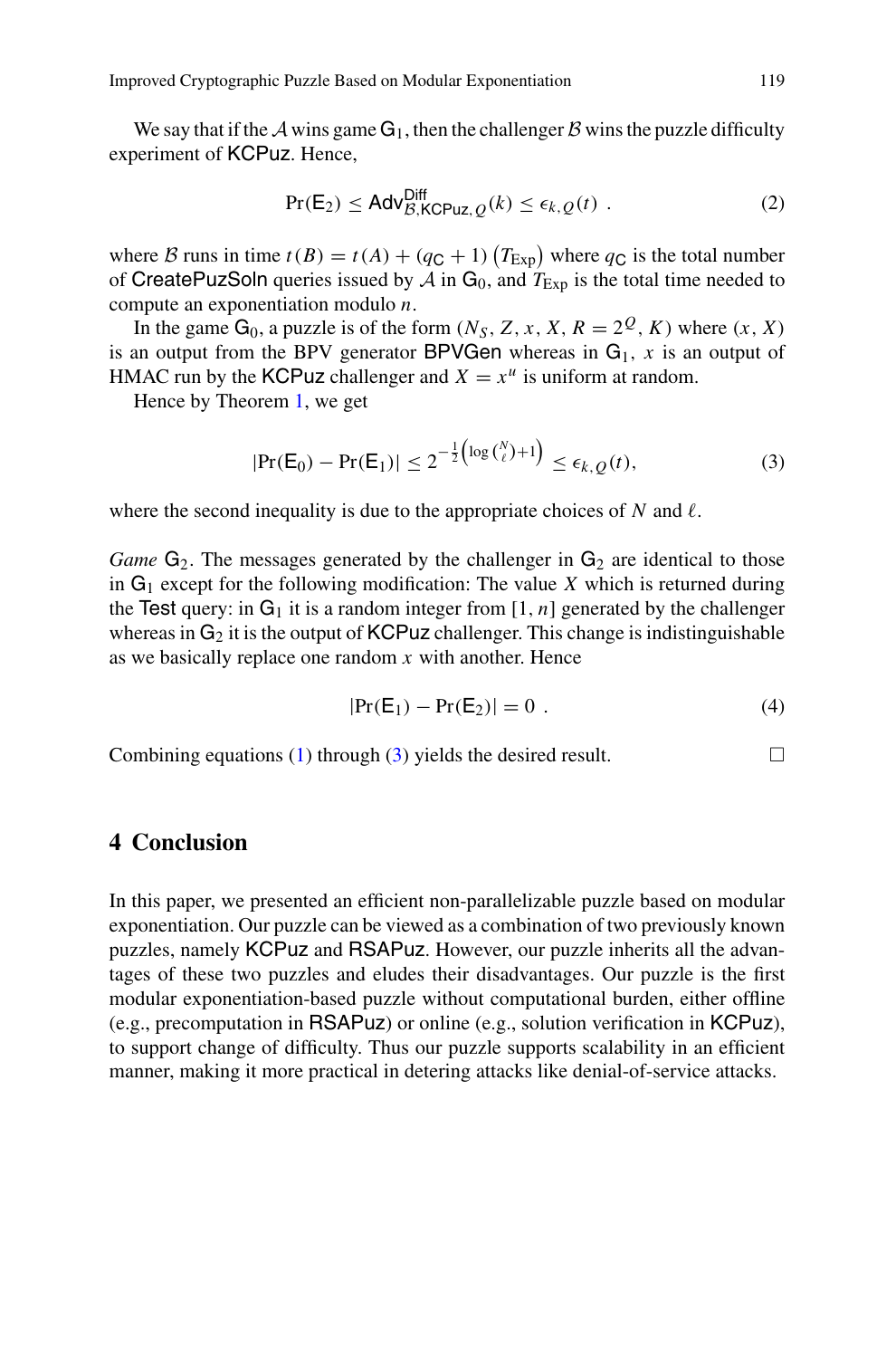## **References**

- 1. Aura, T., Nikander, P.: Stateless connections. In: Han, Y., Okamoto, T., Qing, S. (eds.) ICICS 1997, vol. 1334 of LNCS, pp. 87–97. Springer (1997)
- 2. Aura, T., Nikander, P., Leiwo, J.: DoS-resistant authentication with client puzzles. In: Christianson, B., Crispo, B., Malcolm, J.A., Roe, M. (eds.) Security Protocols: 8th International Workshop, vol. 2133 of LNCS, pp. 170–177. Springer (2000)
- <span id="page-13-3"></span>3. Back, A.: Hashcash: a denial-of-service countermeasure. Available as [http://www.hashcash.](http://www.hashcash.org/papers/hashcash.pdf) [org/papers/hashcash.pdf](http://www.hashcash.org/papers/hashcash.pdf) (2002)
- <span id="page-13-10"></span>4. Boyko, V.: A pre-computation scheme for speeding up public-key cryptosystems. Master's thesis, Massachusetts Institute of Technology. Available as <http://hdl.handle.net/1721.1/47493> (1998)
- <span id="page-13-9"></span>5. Boyko, V., Peinado, M., Venkatesan, R.: Speeding up discrete log and factoring based schemes via precomputations. In: Nyberg, K. (ed.) EUROCRYPT '98, vol. 1403 of LNCS, pp. 221–235. Springer (1998)
- <span id="page-13-13"></span>6. Canetti, R., Halevi, S., Steiner, M.: Hardness amplification of weakly verifiable puzzles. In: Kilian, J. (ed.) Theory of Cryptography Conference (TCC) 2005, vol. 3378 of LNCS, pp. 17–33. Springer (2005)
- <span id="page-13-8"></span>7. Chen, L., Morrissey, P., Smart, N.P., Warinschi, B.: Security notions and generic constructions for client puzzles. In: Matsui, M. (ed.) ASIACRYPT 2009, vol. 5912 of LNCS, pp. 505–523. Springer (2009)
- <span id="page-13-0"></span>8. Dwork, C., Naor, M.: Pricing via processing or combatting junk mail. In: Brickell, E.F. (ed.) CRYPTO '92, vol. 740 of LNCS, pp. 139–147. Springer (1992)
- 9. Feng, W., Kaiser, E., Luu, A.: Design and implementation of network puzzles. In: INFOCOM 2005, vol. 4, pp. 2372–2382. IEEE (2005)
- <span id="page-13-12"></span><span id="page-13-4"></span>10. Hofheinz, D., Unruh, D.: Comparing two notions of simulatability. In: Kilian, J. (ed.) TCC 2005, vol. 3378 of LNCS, pp. 86–103. Springer (2005)
- <span id="page-13-5"></span>11. Juels, A., Brainard, J.: Client puzzles: a cryptographic countermeasure against connection depletion attacks. In: NDSS 1999, pp. 151–165. Internet Society (1999)
- <span id="page-13-6"></span>12. Karame, G., Čapkun, S.: Low-cost client puzzles based on modular exponentiation. In: Gritzalis, D., Preneel, B., Theoharidou, M. (eds.) ESORICS 2010, vol. 6345 of LNCS, pp. 679–697. Springer (2010)
- 13. Kilian, J. (ed.) TCC 2005, vol. 3378 of LNCS. Springer (2005)
- 14. Lenstra, A., Verheul, E.: Selecting cryptographic key sizes. J. Cryptology **14**(4), 255–293 (2001)
- 15. Mao, W.: Timed-release cryptography. In: Vaudenay, S., Youssef, A. M. (eds.) SAC 2001, vol. 2259 of LNCS, pp. 342–358. Springer (2001)
- 16. Miller, G.L.: Riemann's hypothesis and tests for primality. In: STOC, 1975, pp. 234–239. ACM (1975)
- <span id="page-13-2"></span>17. Moore, D., Shannon, C., Brown, D.J., Voelker, G.M., Savage, S.: Inferring internet denial-ofservice activity. ACM Trans. Comput. Syst. (TOCS) **24**(2), 115–139 (2006)
- <span id="page-13-7"></span>18. Rangasamy, J., Stebila, D., Kuppusamy, L., Boyd, C., González Nieto, J.M.: Efficient modular exponentiation-based puzzles for denial-of-service protection, The 14th International Conference on Information Security and Cryptology - ICISC 2011, pp. 319–331 (2011)
- <span id="page-13-1"></span>19. Rivest, R.L., Shamir, A., Wagner, D.A.: Time-lock puzzles and timed-release crypto. Technical Report TR-684, MIT Laboratory for Computer Science, March 1996
- <span id="page-13-11"></span>20. Shparlinski, I.: On the uniformity of distribution of the RSA pairs. Math. Comput. **70**(234), 801–808 (2001)
- <span id="page-13-14"></span>21. Stebila, D., Kuppusamy, L., Rangasamy, J., Boyd, C., González Nieto, J.M.: Stronger difficulty notions for client puzzles and Denial-of-Service-Resistant protocols. In: Kiayias, A. (ed.) Topics in Cryptology The Cryptographers' Track at the RSA Conference (CT-RSA) 2011, vol. 6558 of LNCS, pp. 284–301. Springer (2011)